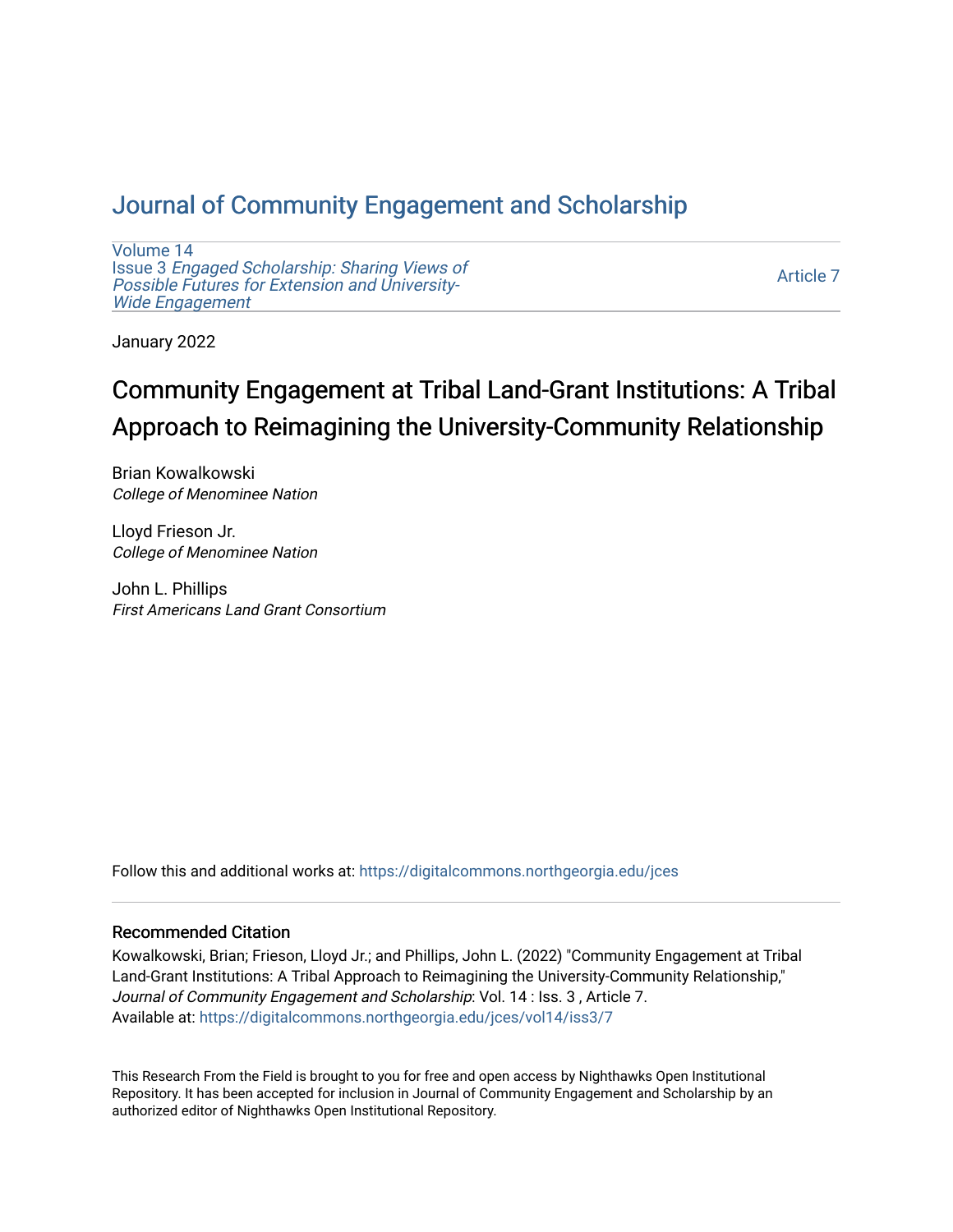# **Community Engagement at Tribal Land-Grant Institutions: A Tribal Approach to Reimagining the University-Community Relationship**

Brian Kowalkowski, Lloyd Frieson, Jr., and John L. Phillips

### **Abstract**

University-community engagement is more critical than ever in order to address society's most pressing issues, such as climate change, health and economic disparities, and racial justice. In particular, public land-grant institutions and their faculty can harness their unique roles as teachers, researchers, and Extension educators who use science-based knowledge to meet the needs of communities. The founding principle of service to the common person is embedded in the land-grant mission, yet that tradition is being tested by external forces that are pushing land-grants toward greater selectivity in whom they serve and how they engage. Reimagining university-community engagement will require innovative thinking and new models of engagement. Tribal land-grant colleges and universities offer a unique approach to community engagement that may provide ways for universities to regain their footing as the "people's universities." This article will explore university-community engagement from a tribal perspective and provide an example of how one tribal land-grant college maintains strong connections with its community. A tribal model of community engagement may offer important lessons for public land-grant institutions and other organizations that seek to serve their communities in a more authentic way.

More than ever, public institutions of higher education, and land-grant institutions in particular, are being asked to demonstrate their value proposition to the states and communities they serve. Some leaders have argued that land-grant universities are being faced with a dilemma as they try to retain their commitment to being accessible "people's universities" while being driven by internal and external forces to become increasingly selective in admissions, pursue more private/ corporate research, and adapt their extension strategies to a more urban, diverse, and hightech demographic (Martin, 2005). The land-grant tradition was founded in part on the democratic ideal of making higher education accessible to the "common man," to serve what were called the "industrial classes." For roughly 120 years after the passing of the first land-grant act in 1862, land-grants were largely true to their mandate and focused on providing education for working-class people (Martin, 2005). Through teaching, research, and extension services, the land-grants have helped raise the living standards of the middle class over generations, thereby strengthening the economy and U.S. democratic institutions.

But many within the land-grant system and in the public have noted that land-grant institutions have become highly selective in recruiting and admitting students (Baker, 2019; Gavazzi & Gee, 2018; Swail, 2018). Driven by prestigious national rankings, competitive pressures, and diminishing state support, land-grants are taking less risks by selecting those students who are already most likely to succeed. This phenomenon is not unique to land-grants. Statistics show that the country's top colleges are not serving socioeconomically disadvantaged students well (Leonhardt, 2013). But if public land-grant institutions walk away from their responsibility to be the "people's universities," who will fulfill that fundamental land-grant role?

Land-grant institutions are under pressure. In many states, political leaders are increasingly concerned about costs and graduation rates (TIAA-CREF Institute and APLU, 2013). The most direct strategy for increasing graduation rates is to accept White middle- and upper-class students from suburban areas (Martin, 2005). With diminishing state support, the increasing use of tuition-driven budgeting also means that international and outof-state students contribute more to the university's bottom line than in-state, local students do (Grawe, 2019; Mitchell et al., 2019). Furthermore, the costs of recruiting and supporting lower-income, firstgeneration, and diverse students are high and rising. College readiness and remedial programs, which are most effective when delivered via individual tutoring or in small classes, are expensive. In states with high percentages of Black, Hispanic, and Native American students, universities must invest in supporting students who may not be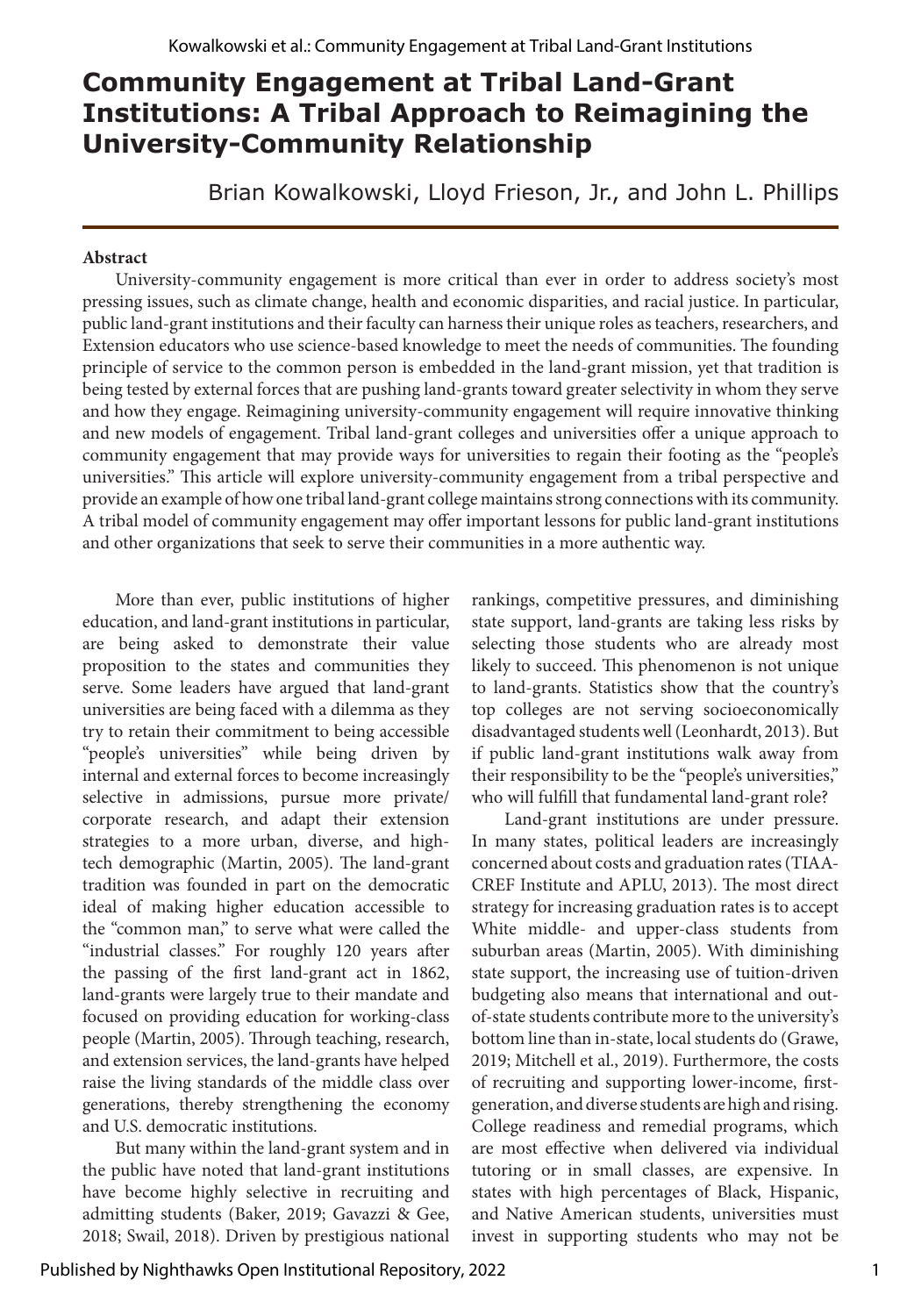well prepared for higher education. Teaching and advising students from diverse backgrounds requires more from faculty, who themselves are under pressure to conduct research, publish, and pursue revenue-generating projects. When state funding is insufficient to support these students, universities can lower their costs by being more selective (Martin, 2005; Owings et al., 1995).

In commemorating the 100th year of the passage of the Smith-Lever Act, leaders in the land-grant system proposed six grand challenges for the future of the Cooperative Extension System. First, Extension must find innovative approaches to sustainable agricultural and food production systems in the context of climate change, diminishing land and water resources, and the need for better health outcomes. Second, Extension must adapt its rural-focused model to meet the needs of a more urban, diverse, and poorer audience. Third, Extension must help people make better food choices and have more active lifestyles. Fourth, Extension must remain a network that mobilizes people, resources, and ideas driven by local needs. Fifth, Extension must use its educational network to help preserve and protect natural resources in the context of climate change. Finally, Extension must be integrated into the university's mission across and throughout campuses to fully leverage the power of land-grant universities (Henning et al., 2014).

Funding for the Cooperative Extension System comes from federal, state, and county sources, which can facilitate innovation. Unfortunately, in today's competitive budgetary environment, justifying funding to fully support local- and statelevel Extension capacity is an ongoing challenge (National Research Council, 1995). In recent years, proposed budget cuts to Extension have become an annual affair in many states, and in some cases, eliminating Extension has been proposed (Dicarlo, 2020; Krell et al., 2016). Many rural counties are also under pressure to implement budget cuts to Extension (Bacon, 2020).

University Extension has responded to budget cuts by eliminating positions and programs, reorganizing, reprioritizing, and/or creating new, more efficient delivery mechanisms (Mercer, 2014). County-based Extension offices have been collapsed into district or regional offices. Subject matter specialists cover larger and larger—even statewide geographical areas (Krell et al., 2016). Field specialists increasingly rely on technologies like Zoom and YouTube to offer online tutorials and webinars (Clarkson & Zierl, 2018; Wilson et al., 2018).

Today, the Cooperative Extension System remains active in nearly all of the nation's 3,000 counties, but demographic changes and budgetary pressures have changed how it operates (National Institute for Food and Agriculture [NIFA], n.d.). With fewer full-time employees, Extension relies heavily on nearly three million trained volunteers and new technologies to disseminate information. Despite its efforts to become more efficient, Extension remains a target of criticism for many. In one opinion article, a community member wrote:

For nearly 100 years, the [State University] Extension Service has annually taken hundreds of thousands in local property taxes from every county, set up district and local commissions, built countless buildings and provided programs on youth, family science, community and economic development. Yet [my region] remains poverty-ridden, low achieving and very unhealthy. (Mercer, 2014)

Tribally controlled institutions of higher education became a part of the land-grant system under an act of Congress in 1994. Although these institutions were only granted formal land-grant status in 1994, their story starts in the late 1960s and early 1970s as the Tribal Colleges and Universities (TCU) movement grew across Indian Country (Benham, 2003; Oppelt, 1990; Shreve, 2019; Stein, 1992; Szasz, 1999). Those were the times of the Civil Rights Movement, anti-war activism, and increasing environmental advocacy, and tribal selfdetermination was a part of these larger societal currents. American pan-Indian activism grew and was catalyzed by incidents such as the taking of Alcatraz Island and the armed confrontation at Wounded Knee (Goldstein, 2011; Magnuson, 2013). At the policy level, tribal self-determination meant that Native American tribal governments and communities started to take more control over their lands and social institutions and assert their sovereignty. In a practical sense, this meant controlling foundational societal institutions such as law and order, health, natural resource management, and education, with the ultimate goal of building tribal capacity and sovereignty.

The Indian Self-Determination and Education Assistance Act of 1975 (Public Law 93-638) gave American Indian tribes the authority to contract directly with the federal government to provide their own essential services (e.g., education, health, law enforcement, etc.), which up to that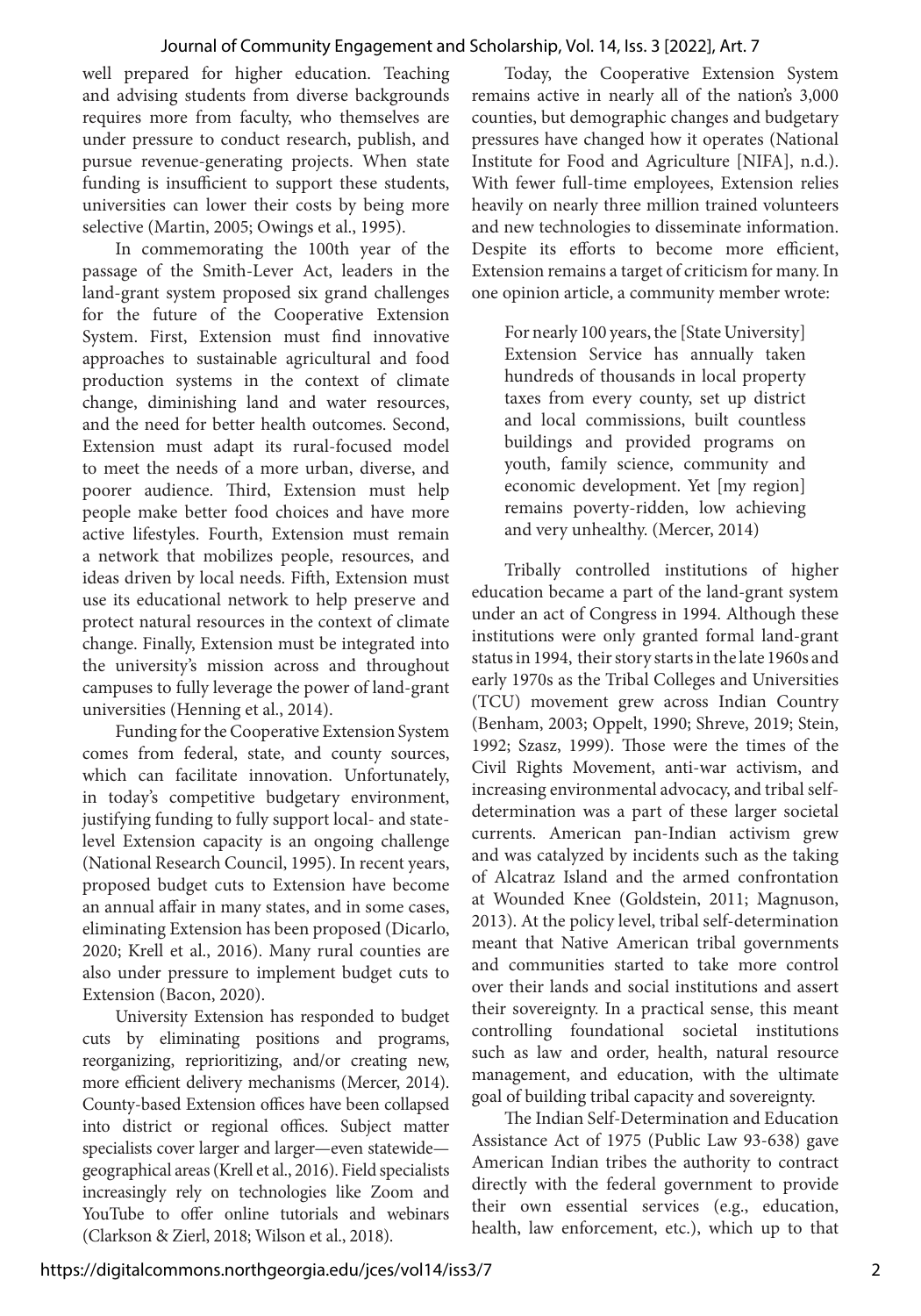time had been provided to tribes through the Bureau of Indian Affairs (Durham, 1999). That self-determined education was a key pillar of the self-determination movement is not surprising: Education would raise new generations of tribal leaders, rebuild and revitalize cultural and social understandings of tribal ways, and preserve and advance Indigenous knowledge of the natural world. It was a poignant counter to the Indian boarding school policies of the late 1800s and early 1900s, which sought to use education to strip Native Americans of their identity and culture (Adams, 1995). Self-determined education began to take place in primary and secondary schools, early childhood education settings, and eventually in postsecondary higher education institutions. The first TCU, now Diné College on the Navajo Nation, opened its doors in 1968 (Oppelt, 1990).

At their core, the 1994s are nationbuilding institutions that work to strengthen tribal sovereignty by educating tribal students, researching solutions to pressing issues, and building prosperous tribal communities. Strengthening tribal sovereignty and society through education is their core mission—their raison d'être. This nation-building mission infuses everything they do, including supporting cultural revitalization, increasing socioeconomic wellbeing, and building upon Indigenous ecological knowledge. It defines the 1994 land-grant's purpose as helping build the tribal nation (Crazy Bull et al., 2020).

The 1994s' connections to their communities are deep and multifaceted. The 1994s themselves are microcosms of their communities. Walking the halls of campus, one will see mothers and fathers, aunties and uncles, grandparents and children mingling with students, faculty, and administrators. TCUs' boards of regents, administrators, faculty, staff, and students live, work, and celebrate together in their communities. A college's facilities person may be a respected cultural leader within the community. A student may be a tribal council member. The university president may be seen as a leader, elder, grandmother, powwow dancer, and friend.

One will also see how culture and an Indigenous worldview are infused in all aspects of the colleges, from the cultural symbolisms of artwork displayed throughout campus grounds to the architectural design of buildings and meeting spaces. Culture is a key component of the 1994s' identity. Core values—including showing respect for all living and natural things, generosity and reciprocity, responsibility for "seven generations" of sustainable living, and prioritizing communal interests over individual interests, to name a few flow from their cultural orientation (Dembicki, 2019).

Therefore, academic and extension programming at the 1994s is driven by the community without special effort, as if by default. Faculty and Extension educators bring the community into every discussion and meeting because they, their staff, and students are themselves from the community. The community's culture, identity, and social structures are infused within and embodied by the 1994s. In this context, community engagement is inherent in how the 1994s sit within and as part of their communities. In short, each 1994 *is* its community.

Because the 1994s embody their communities and their needs, their work is by nature need-based, transdisciplinary, cross-functional, and holistic across campus. There are few, if any, entrenched silos or functional or disciplinary boundaries. The 1994s are too small, too new, and too need-driven to have fallen into the trappings of bureaucracy, silos, and turf battles. The 1994s' focus on outcomedriven programming discourages the construction of bureaucratic scaffolding (Phillips, 2003, 2005), and this approach fits with Native American cultural orientations of holism, communalism, and emergent leadership. As strategically amorphous learning organizations, 1994s organize and reorganize according to community needs and changing circumstances (Wheatley, 1993).

There are 35 1994s in the United States, spanning 16 states. In the fall of 2020, they served 8,130 full-time and 6,714 part-time students, for a total of 14,844 students.<sup>1</sup> Each institution has an average of 143 faculty and staff (American Indian Higher Education Consortium [AIHEC], 2021).2 Almost all 1994s are based on reservations and serve as anchor institutions in remote rural communities. They provide vital services to their communities far beyond the traditional roles of higher education institutions. They serve as tribal archives, repositories of Indigenous knowledge, childcare providers, community centers, libraries, and tribal research/data centers. During the coronavirus pandemic, they provided direct food

1 Student enrollment decreased 2% year-over-year in 2020 due to the coronavirus pandemic.

<sup>2</sup> These are the most recent data, for the 2018–2019 academic year.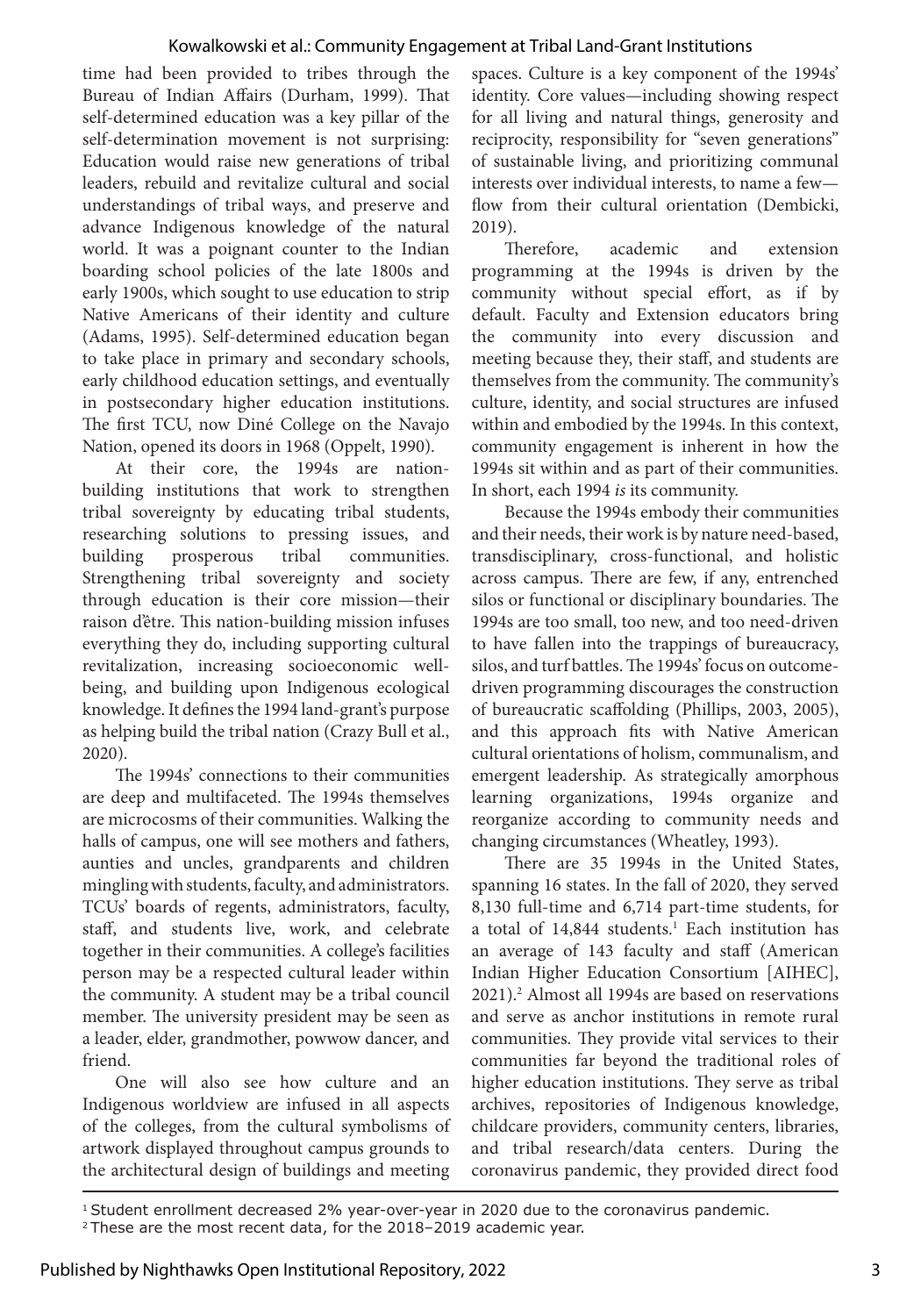assistance, public health services, and broadband connectivity hubs and hotspots (AIHEC, 2020). Extension services at 1994s focus on priority issues such as diet and health, youth development, natural resource management, and economic development. Research is applied and focused on specific tribal needs and solutions (Phillips, 2003).

The 1994s receive woefully inadequate federal support to administer their land-grant programs. In fiscal year 2021, funding for their instructional services averaged about \$129,000 annually per institution, Extension funding averaged \$243,000, and research funding averaged \$114,000 (NIFA, 2021). With such meager funding, 1994s combine their federal support with other funding sources and integrate programming across disciplines and functional areas to achieve greater efficiency and impact. By necessity, these limitations drive 1994 Extension to think and program holistically across disciplines and organizational structural boundaries. Thus, Extension programs work with college students in service-learning and internship experiences, faculty embed research activities into classroom instruction, and community members are participatory researchers. Many times, the dean, department chair, faculty, students, researchers, and community members are working shoulder to shoulder on a research or extension activity.

Given the above, how do the 1994s define and operationalize "engagement"? The Kellogg Commission on the Future of State and Land-Grant Universities (1999) explored the idea of engagement and proposed a seven-part definition of an engaged institution: Engaged institutions must demonstrate responsiveness, respect for partners, academic neutrality, accessibility, integration, coordination, and resource partnerships. The commission called upon land-grant institutions to reconceptualize what it means to be of service to all—one of the founding principles of the Morrill Act. The report highlighted Salish Kootenai College (Pablo, Montana) as a 1994 institution that had an advantage over existing public institutions because it "*promised* [emphasis added] to serve the needs, and develop the talents of, Indian people on the reservation" (p. 33). That promise, a covenant, is the TCU tribal charter.

The tribal charter is what defines a TCU in both a legal sense and an operational one. The charter must come from the local tribal government, and this ensures that the TCU is legitimate in the eyes of the community and the tribal nation (Benham, 2003). The charter includes the articles of incorporation or similar guidelines and describes how the institution will operate as a legal entity of the tribe, including the composition and operations of the governing board. Per the Tribally Controlled Community College Assistance Act of 1978, a tribal charter is one of the three legally defining attributes of a TCU.<sup>3</sup> In spirit and practice, the tribal charter is a covenant between the tribe and the TCU that the tribal college will serve the tribal community's interests and needs and the tribe will support the TCU as a matter of national (tribal) interest.

## **The College of Menominee Nation**

The College of Menominee Nation (CMN) in Keshena, Wisconsin, provides a model for what a reimagined, engaged land-grant institution might look like. Chartered by the Menominee people in 1993, CMN was authorized by the U.S. Congress in 1994 as one of three land-grants within the state of Wisconsin.4 The CMN charter identifies the institution's core mission: to meet the needs of the community with resources and education. The charter specifically addresses the college's obligation to offer quality higher education to the Menominee people that allows each student the opportunity to meet their own goals as well as the needs of the Menominee Nation.5 The charter specifies the relationship between the tribe and CMN, but it gives the college operational autonomy from the local tribal government. A board of directors separate from the tribal government is responsible for hiring the president of the college as well as the chief academic officer and the chief financial officer. This ensures that power and accountability is distributed among these three principal leaders. The board is composed of seven Menominee tribal members.

The CMN staff, faculty, and students are nearly all members of the Menominee community, with a few exceptions. The administrative structure of the college is remarkably flat in terms of hierarchical

<sup>&</sup>lt;sup>3</sup>The other defining attributes are a majority Native American board of directors and a majority Native American student population.

<sup>4</sup>The others are Lac Courte Oreilles Ojibwe College (Hayward, WI) and the University of Wisconsin (Madison, WI).

<sup>5</sup> Menominee Indian Tribe of WI, Tribal Ordinance 96-16, College of Menominee Nation Charter, Article I, Chapter 637.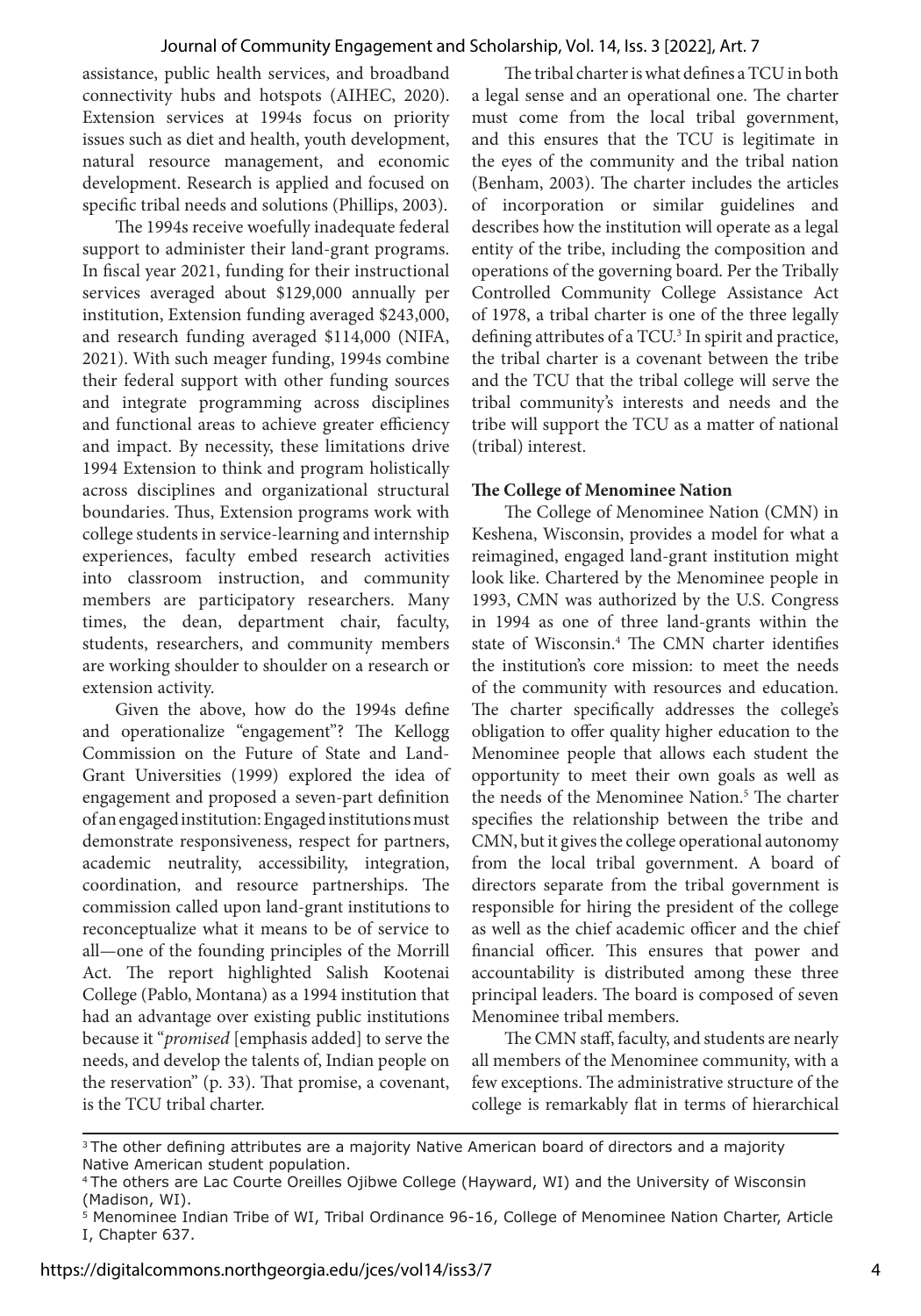lines of authority and reporting; there may be only three levels of reporting between an entry-level position and the president. CMN has neither the resources nor need to create numerous levels of managers and directors. This flat organizational structure limits bureaucracy and red tape and provides anyone working at the college or in the community access to the president, demonstrating a strong sense of shared servant leadership. It invites direct input from the community, and in turn, information and resources are able to flow directly to the community. In a cyclical manner, information flows from community to college and back again.

A strong connection to the community allows the college to organically develop its extension programs, and its unique approaches are not often found in mainstream institutions (Nichols & Kayongo-Male, 2003). The Extension program is located within CMN's Department of Continuing Education, the mission of which is to instill in students and community members a culture of lifelong learning and to foster a welcoming atmosphere while utilizing and adapting to new technologies. Within this mission, the Extension program works actively with the community to ensure that it has a clear sense of its role in providing knowledge and resources to both the Menominee community and the broader community of rural northern Wisconsin. This engagement, both formal and informal, is critical in how CMN Extension develops its programming and community learning opportunities.

As part of its mission to be responsive to the community, CMN makes itself strategically and tactically nimble so that it can move effectively to meet the community's needs. A somewhat typical experience that illustrated CMN's streamlined administrative processes arose when CMN sought to collaborate with a state land-grant institution (one of the so-called 1862 land-grants) $6$  on a grant proposal that presented a promising opportunity for the local Menominee community. The time that the 1862 institution needed to enact the appropriate processes and receive the appropriate approvals risked missing the proposal submission deadline. CMN, on the other hand, had the ability to get its administration's approval to move forward with the proposed project quickly and seamlessly. Because a relationship was already in place between top administrators at the two organizations, leaders at CMN communicated with the leaders at the 1862 to

fast-track the proposal. Streamlined processes and direct lines of communication at CMN between staff and administration and with the 1862 allowed CMN to respond quickly to a community need.

A prime example of programming that meets community needs through active engagement is the Menominee tribe's growing interest in sustainable agriculture. Until recently, there was little direct interest in growing food locally; the Menominee Reservation is located on 232,000 acres of heavily forested land, and there was no historical knowledge of or cultural connection to local food production. However, the discovery of ancient garden beds on the Menominee Reservation showed evidence of raised fields dating back to A.D. 800–900, repairing a lost historical and cultural connection between the tribal community, its ancestors, and the land (Overstreet, 2005, 2018). The new discovery brought with it a renewed interest in local food production and food sovereignty for the Menominee community, and the college saw this as an opportunity to take the lead as a land-grant institution and develop community-engaged programming utilizing nontraditional agricultural techniques. CMN instructors were not always the subject matter experts, but they understood the need to facilitate peer-to-peer learning led by others within the community, such as elders and cultural leaders. They honored, respected, and helped give voice to Indigenous knowledge. By authentically listening to the community, the college was able to learn from community members and earn their trust, legitimizing the college's extension programming. The success of this engagement effort was also due to relationships that the college had built with other agencies and programs on the reservation, such as the Menominee Tribal Clinic, the Menominee Department of Agriculture and Food Systems, the local University of Wisconsin's Extension office, and the Menominee Food Distribution Program.

CMN Extension is also part of the Menominee Wellness Initiative, an advisory group that shares and communicates ideas and programming related to health and wellness. One example of the strong collaboration occurring thanks to the efforts of this group is the annual seed and plant giveaway. The program not only distributes seeds and plants but also includes Menominee traditions and culture. The seeds are blessed each year by a local Menominee elder to bring a good growing season and harvest and to bring health to everyone

<sup>&</sup>lt;sup>6</sup> Named after the First Morrill Act of 1862, which authorized state land-grant universities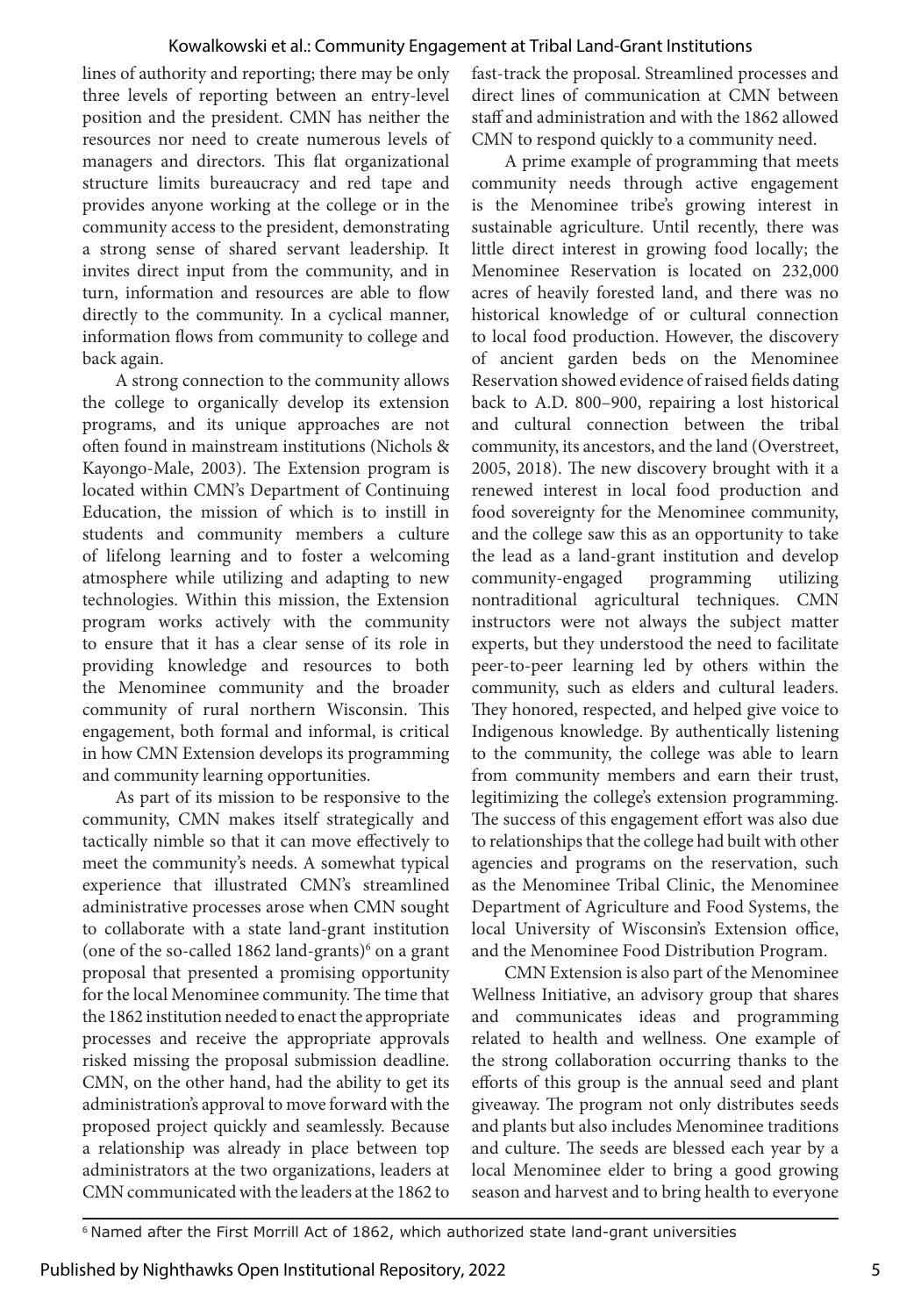participating. The beginning of the growing season for the Menominee is also considered the "New Year," as the Menominee follow the agricultural seasonal calendar for cultural and traditional activities. The Menominee Wellness Initiative, through collaboration with elders, was able to hold a traditional celebration for the New Year that had not occurred for many years: a Green Corn Dance. The group pulled together enough resources to hold a feast with a drum and dancers and worked with elders to bring back many of the old traditional dances that were no longer being taught or seen at local powwows.

As a small institution, staff and faculty at CMN multitask and play numerous roles across campus. This cross-campus cross-training can be hard on employees who "wear many hats" and are at times responsible for job duties outside of their primary realms of knowledge and experience. This does not deter employees with strong ties to—and support from—the community. For a young person who might be a first-generation college student, the opportunity to be mentored by and to learn from a community member who was once in their shoes is invaluable. Employees are able to perform for the good of the institution while adding experience to their career and bettering themselves. From its inception, the college has made it a point to welcome youth, specifically K–12 students, onto campus. The college's founding president, Dr. Verna Fowler, believed that the more that local youth from the reservation are exposed to the campus, the more likely they are to understand the need for higher education and how it can help the Menominee Nation.

Administrative and programmatic multitasking can be exhausting and can wear down even the most energetic and driven employees. But it can also provide more cohesive and seamless collaboration among programs within the college. The fact that an administrator or faculty member can contribute in multiple roles in various departments can facilitate knowledge sharing and communication at a level that is otherwise not attainable when departments and programs are focused inward and not working together. Mid-level administrators and entry-level employees alike have direct access to senior leadership and know each other on a firstname basis.

Most importantly, community engagement at CMN means giving voice to the community and then listening. Community voice means more than simply stakeholder input or community listening sessions: It means empowering community members to actively cocreate academic and extension programming by contributing their Indigenous knowledge and lived experiences. It means authentically listening with respect and intellectual curiosity. Finally, it means that tribal college students and their families are integrated in all aspects of the college and community. A recent CMN graduate and current staff member, Lloyd Frieson Jr., provides an example of how one person's experiences, woven through the lives of students, community members, and college staff, can create a powerful voice for a new model of engagement.

### **A Community Voice**

*Posoh* (Hello), my name is Lloyd Frieson, Jr. I am an enrolled Menominee tribal member and a graduate from the College of Menominee Nation. I enrolled in CMN in 2012 and have acquired three degrees since then, and I am now working on a fourth degree in digital media. In 2016, I received double Associate of Arts degrees, one in social sciences and the other in sustainable development, and then in 2017, I acquired a Bachelor of Arts degree in public administration. I currently work at the college as a traditional recruiter specializing in early recruitment of "traditional" high school students. I also serve as the student adviser to the high school students, connecting them to resources that will help them succeed in a college environment. These resources include providing tutors and faculty time, as well as technical assistance such as access to the internet, Wi-Fi hotspots, and laptops.

I began my college experience in 2007, as a participant in technical education extension workshops available for community members. I will always remember returning to the Menominee Reservation (our family had lived off-reservation for my father's work) and crossing "the line" (the reservation boundary). As we entered the reservation and drove past the CMN campus, I was so proud and excited to learn that the tribe had their very own college. The college provided me technical education for electrical troubleshooting, building and construction skills, and a 120-hour pre-apprenticeship program that introduced me to a variety of different trades with the hope of landing an apprenticeship. The college has always reached out, through one way or another, to its surrounding communities in hopes of educating people who were at most times too busy with work or other life issues. I think seeing the college reach out and help me and so many other people is what inspires me to do the same today.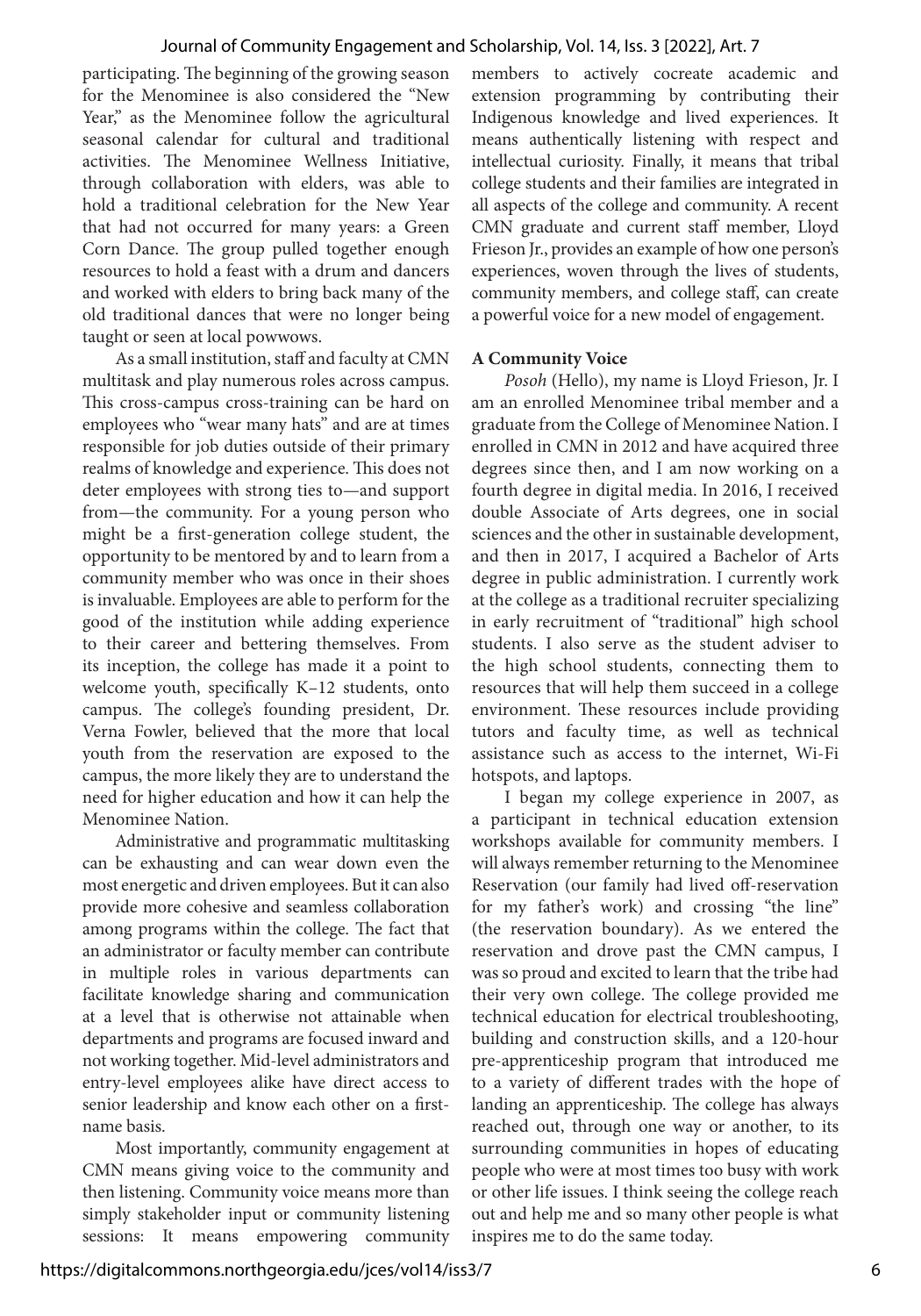In the summer of 2012, I was fresh out of a sustainable development course, with a newfound deeper understanding and view of what I do as a consumer and how it impacts our Earth. I landed an internship with the college's Sustainable Development Institute (SDI) that summer as a community garden assistant. During my internship, I had the opportunity to work with the youth of the area during their summer programs, demonstrating the different techniques of cultivation, fertilization, and irrigation. I was also asked by the CMN Community Resource Center to do a presentation on raised bed gardening for community members—those who attended the class received a raised bed garden for their home. I was very busy during this internship but meeting the community members and helping some start their first-ever garden was well worth it. This experience opened my eyes to the importance and the impact of the connection between the tribal community and the college.

Since then, community members and especially our elders still call on me for information or assistance in getting a garden started. Being called on by our elders is always an honor and privilege. The elders tell stories of the past when almost everyone would have a garden and grow special crops. In gatherings and community meetings, they described what crops would be grown and by whom. These community gardens produced a wide range of foods that were shared during an annual community gathering at the end of the harvest season. Community members would bring most of their crops and livestock to a specific place to barter and to share with community members whose crops did not do so well that year. The community gardeners would also make sure that other community members had enough food to last for the winter. During one of the times I visited with the elders, I was gifted the meaning of *Netaenawehmakanak* (All My Relations). I knew what the translation of the word was but did not fully understand the ingrained connectedness to the word *Netaenawehmakanak* and why it appealed to me so spiritually until that day when, as I was installing a raised bed garden for her, the elder explained it to me. *Netaenawehmakanak* is the teaching that all things are connected and that I am not above anything on or above this planet, and anything on or above this planet is not above me. I am not above the four-legged, two-legged, the scaled, or the feathered, and they are not above me. We are all the Creator's creation with specific paths. There is only one thing that separates us

from all the other creatures and that was a gift from the Creator: free will. Our purpose is to use our free will to help build our community with all of our relations in mind.

At the end of 2013, as I finished two semesters of classes and my internship with SDI was ending, I was presented with an opportunity to work with the Menominee Youth Empowerment Program (MYEP). The college was implementing MYEP with community youth through CMN's Extension office with funding through the Department of Health and Human Services Office of Minority Health. It was a 5-year program with 60 Menominee middle school students participating. The goal was to educate students with seven specific objectives to prepare the students for life after school. I was a youth mentor in the program and presented on life decisions and substance misuse topics. I would talk to the students about life choices and how turning to drugs, alcohol, and other substances could have a life-changing effect and not for the better. I talked about the struggles of addiction and how it would have family impacts as well as relationship hardships. Our students were at the age when trying different things for themselves was highly probable and my job was to at least bring the subject to the table and discuss it.

MYEP brought in different speakers and presenters on topics from STEM to financial literacy. These presentations allowed the students to ask questions and really get to see the options available to them through education. Most of the students I knew previously from the annual Menominee Culture Camp. Working with such a huge group of students helped me realize that some of our students were going through some tough times with homelessness, broken homes, domestic violence, low self-esteem, anxiety, depression, hunger, and little motivation to succeed after high school. I became very empathetic for some of our students and attempted to reach out the best I could. Some did respond while others did not. I would overhear some of the students say that they were fated to live a certain way after high school. I would quickly interject as to why they would think this way when education is the stepping stone to break the cycle of "being fated." This is why I have always pushed the students to acquire a college degree or certification in some type of field to help them build a stronger foundation so they would not have to believe they were fated or destined to be a particular way.

The annual Menominee Culture Camp is a weeklong stay at a designated wooded area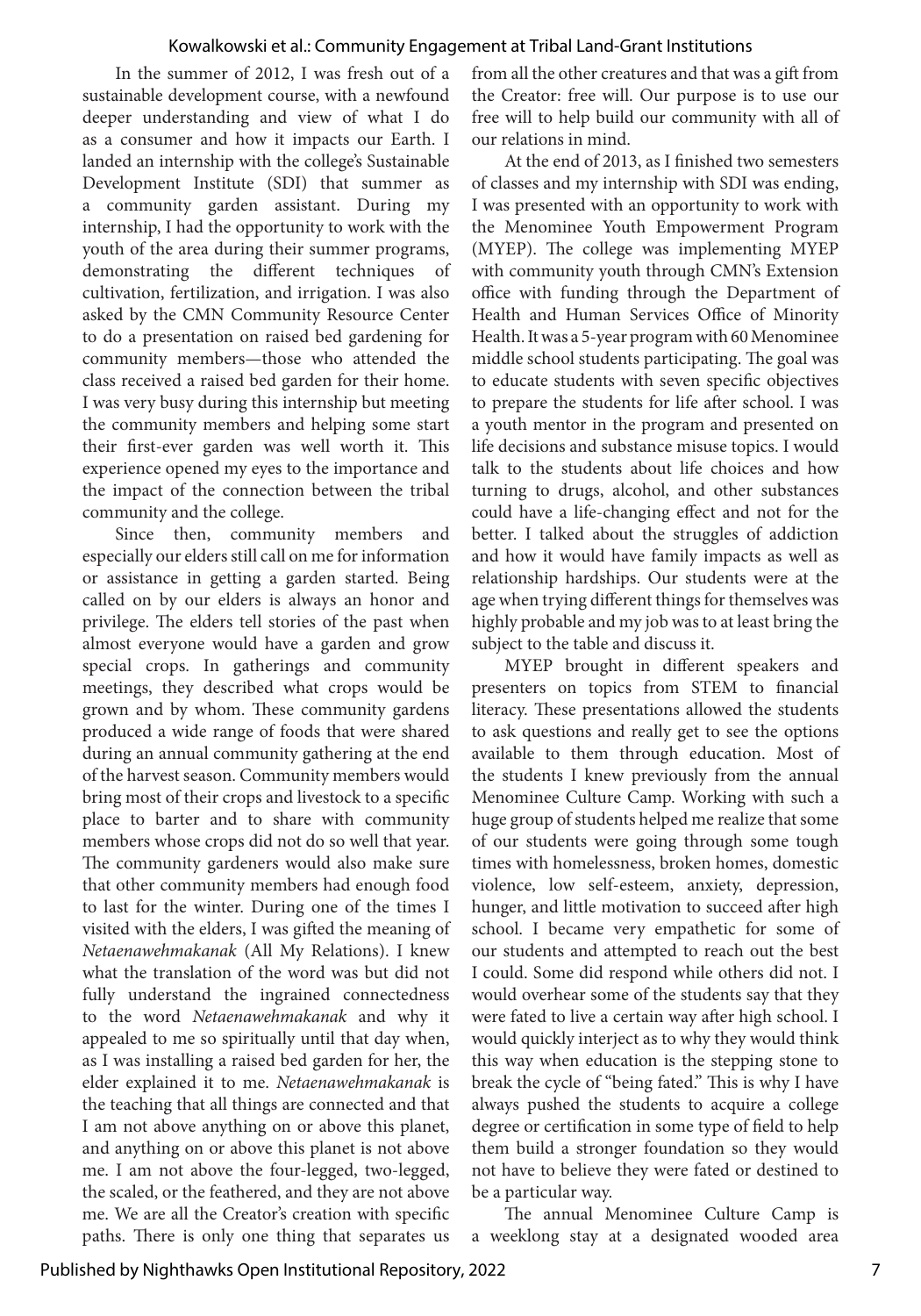#### Journal of Community Engagement and Scholarship, Vol. 14, Iss. 3 [2022], Art. 7

where language, culture, and some archaeological presentations are given. There is no internet and phone reception at this location. The children who would sneak their phones into camp with hopes of gaming or calling friends were met with the harsh reality that there was absolutely no signal. I have been asked to be the Fire Keeper for the camps since 2010. I was first approached because of my involvement with CMN and the community connections that I have made over the years. People know that I have always stressed the importance of education to young people and the community. As the Fire Keeper, I would tell stories of struggle and perseverance through education. The students would have questions as to how to get started and when was the earliest they could sign up for classes. I would hand out flyers about CMN to the children and let them know that if they had any questions to come see me. The children were very responsive to the idea of becoming a college graduate and their enthusiasm was welcomed.

Most of the campers would form circles and discuss "what if " possibilities and share what they would fix first in their communities if they had the chance. I would reiterate that time was always moving and the best time to plan your future was now. The campers really began to envision college as a way to help their community seriously. After their group discussions and the final circle was formed for the night, I would explain to them that they had become the Seventh Direction. The campers would ask what is this Seventh Direction, and I would explain the teaching around the fire. I would explain that in our culture we give offerings to the directions of East, South, West, North, Grandfather Sky, and Grandmother Earth. And there is another direction that we should give offerings to and that is ourselves. Once we start being mindful of what our community and its members need, once we begin to pay respect to the relations that have given themselves to us to sustain our way of traditional life—wood for fires and lodge, deer for meat during the winter, medicines for ailments, and fish year-round once we do those things, we have become the Seventh Direction.

Whether we know it or not, someone is always watching the decisions we make and [is] following our footsteps. This may be a little brother or sister, niece or nephew, or a next-door neighbor who thinks you are awesome. No matter what we do, those people are following our choices and therefore we have become a direction ourselves. I tell my campers to be careful of the decisions they make because you are a direction and where you lead, others will follow. I have been keeping fire for the Culture Camp for 10 years. I am blessed with these opportunities because I am engaged with the college and am making connections through education.

In closing, I would like to thank the College of Menominee Nation for giving me so many opportunities to not only better myself, but with helping me understand that as a graduate I have a responsibility to my community and its future. The responsibility of ensuring that I do everything within my power to help my community members strive in being the best they can be comes from the teachings of the Seven Directions. The job I have now is actually where I need to be at the moment because it gives me a direct link to the leaders of the future. Someday, I would like to throw my hat in the ring for Tribal Legislator so that I can help lead my community further, and we'll see how that goes. Thank you for this opportunity to tell some of my story. *Eneq* (The End).

#### **Conclusion**

As illustrated by Mr. Frieson's story, every touchpoint of engagement between a TCU and its tribal community is an opportunity for a profound and personal connection. Tribal nation building occurs brick by brick and, at TCUs, student by student. Students learn a sense of service, sacrifice, and responsibility to the tribal community. The benefits that students receive from TCUs and then share with their communities come from cocreated programs run by dedicated, community-driven faculty, Extension educators, administrators, local boards of regents, and ultimately a tribal charter that embodies the core mission of a tribal land-grant institution—that is, tribal nation building.

How might the story of community engagement at 1994 institutions inform collaboration within the larger land-grant system? First, the 1994s show that deep and long-standing relationships within communities can facilitate successful university partnerships with communities that are hard to reach geographically and culturally. Universitycommunity partnerships that are based on longterm, trusting relationships are more likely to succeed (Jackson & Marques, 2019; Kim, 2021; Nichols & Kayongo-Male, 2003). One study showed that a community partnership among a 1994 institution and two mainstream universities in an experiential student learning program was sustainable because of the 1994's long-lasting relationships (Kant et al., 2014).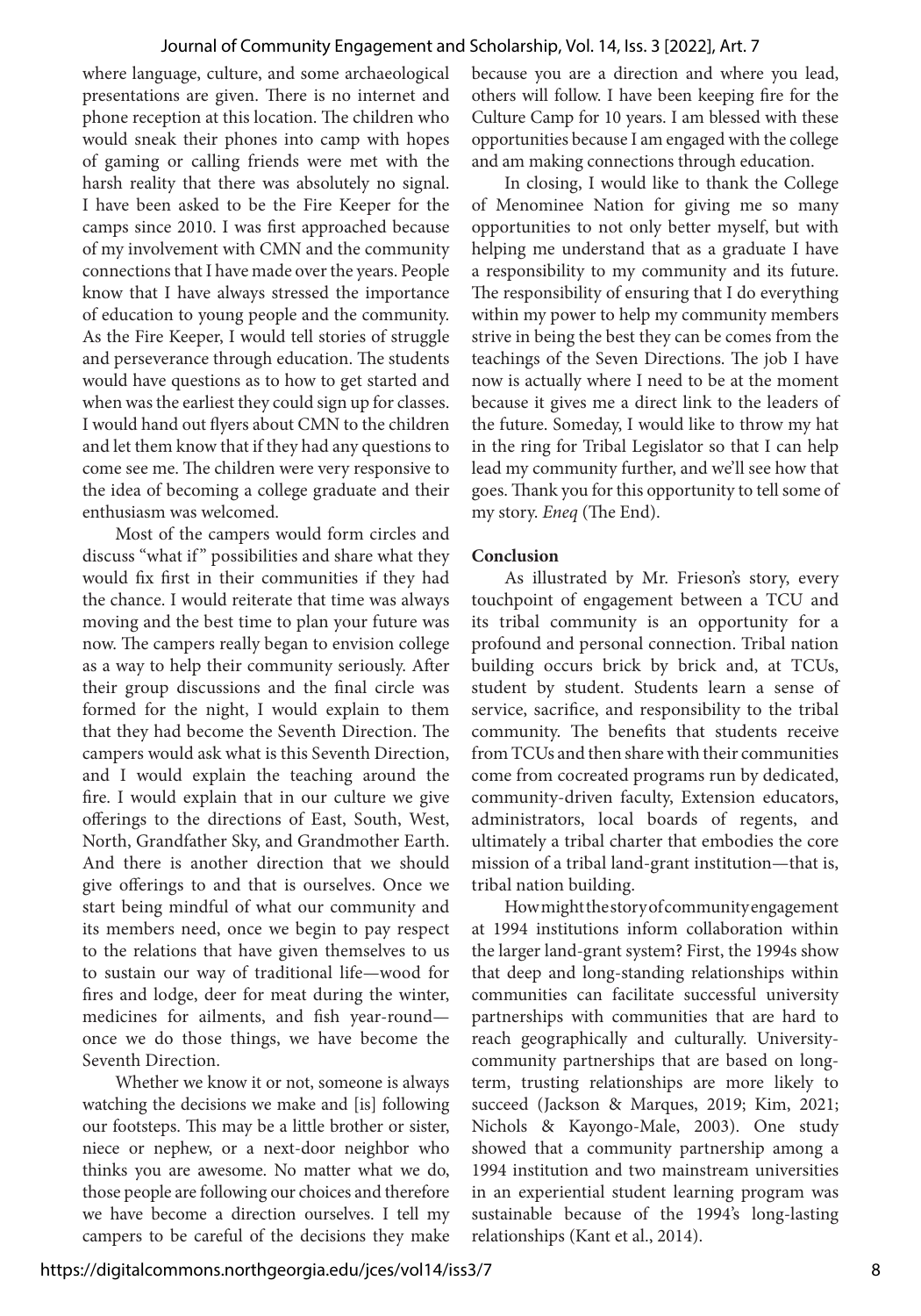Second, 1994 land-grant institutions show that Native American community engagement can be advanced by welcoming Indigenous peoples into faculty ranks and leadership. Gittelsohn et al. (2018) drew upon the experiences of eight investigators who worked with Native communities to highlight the best practices needed on the university side of the partnership ledger. These requirements included supporting the development, promotion, and tenure of Indigenous investigators; creating policies and procedures that are culturally and historically sensitive to Indigenous communities' research experiences; and developing best practices in sharing credit with communities and allies. Moving beyond outreach, land-grant institutions could engage Native communities by welcoming their members into faculty ranks, leadership and governance, and the student body.

Finally, we return to the need to give voice. Without voice, people remain invisible, and this is an unfortunate theme of the Native American story in society. Lifting up the voices of those marginalized in society requires an audience that is genuinely listening. Universities by nature are a cacophony of voices, but who is listening to the disenfranchised? The voices of community should be invited into honest spaces that are intentionally created and nurtured at all levels of the institution, from students to faculty to administrators to the president. When these voices become truly heard with respect, openness, and intellectual curiosity, the path forward to an authentic, reimagined model of community engagement that honors the land-grant tradition will become clear.

### **References**

Adams, D.W. (1995). *Education for extinction: American Indians and the boarding school experience 1875–1928*. University of Kansas Press.

American Indian Higher Education Consortium. (2020). *Building tribal college & university capacity: A needs assessment during the 2020 COVID-19 pandemic*. http://www. aihec.org/what-we-do/docs/initiatives/TCU%20 COVID-19%20Needs%20Assessment%20 Report%20Nov%2011%202020%20FINAL%20 revised%2003%2004%2021.pdf

American Indian Higher Education Consortium. (2021). [Unpublished raw data on the American Indian Measures of Success (AIMS)].

Bacon, G. (2020, October 3). County 4-H is facing budget challenges. *The Post-Journal*. https:// www.post-journal.com/news/local-news/2020/10/ county-4-h-is-facing-budget-challenges/

Baker, S. (2019, April 17). Land-grant universities: Losing their way in rural America? *Times Higher Education*. https://www.timeshighereducation.com/ news/land-grant-universities-losing-their-way-ruralamerica

Benham, M.K.P. (2003). The journey of the Native American Higher Education Initiative and tribal colleges and universities. In M. K. P. Benham & W. J. Stein (Eds.), *The renaissance of American Indian higher education: Capturing the dream*. Erlbaum.

Clarkson, A., & Zierl, L. (2018). An online parenting program grows digital parenting skills and parent–school connection. *Journal of Extension*, *56*(5), Article 6. https://tigerprints. clemson.edu/joe/vol56/iss5/6

Crazy Bull, C., Lindquist, C., Burns, R., Vermillion, L., & McDonald, L. (2020). Tribal colleges and universities: Building nations, revitalizing identity. *Change: Magazine of Higher Learning*, *52*(1), 23–29. https://doi.org/10.1080/00 091383.2020.1693819

Dembicki, M. (2019, February 13). Cultural connections at tribal colleges. *Community College Daily.* https://www.ccdaily.com/2019/02/culturalconnections-tribal-colleges/

Dicarlo, G. (2020, July 1). *UGA faces funding cuts in new state budget.* WUGA. https://www.wuga. org/post/uga-faces-funding-cuts-new-state-budget

Durham, J.H. (1999). Responsible sovereignty: How tribes can use protections provided in P.L. 93- 638 and P.L. 101-152 to their advantage without taking advantage. *Tulsa Law Review*, *35*(1), 55–62. https://digitalcommons.law.utulsa.edu/tlr/vol35/ iss1/3

Gavazzi, S.M., & Gee, E.G. (2018). *Land-grant universities for the future: Higher education for the public good*. Johns Hopkins University Press.

Gittelsohn, J., Belcourt, A., Magarati, M., Booth-LaForce, C., Duran, B., Mishra, S. I., Belone, L., & Blue Bird Jernigan, V. (2018). Building capacity for productive Indigenous communityuniversity partnerships. *Prevention Science*, *21*, 22–32. https://doi.org/10.1007/s11121-018-0949-7

Goldstein, M. (2011). *You are now on Indian land: The American Indian occupation of Alcatraz Island, California, 1969.* Lerner Publishing Group.

Grawe, N. (2019, July 17). *International students and U.S. higher education*. EconoFact. https://econofact.org/international-students-andu-s-higher-education

Henning, J., Buchholz, D., Steele, D., & Ramaswamy, S. (2014). Milestones and the future for cooperative extension. *Journal of Extension*, *52*(6), Article 6COM1.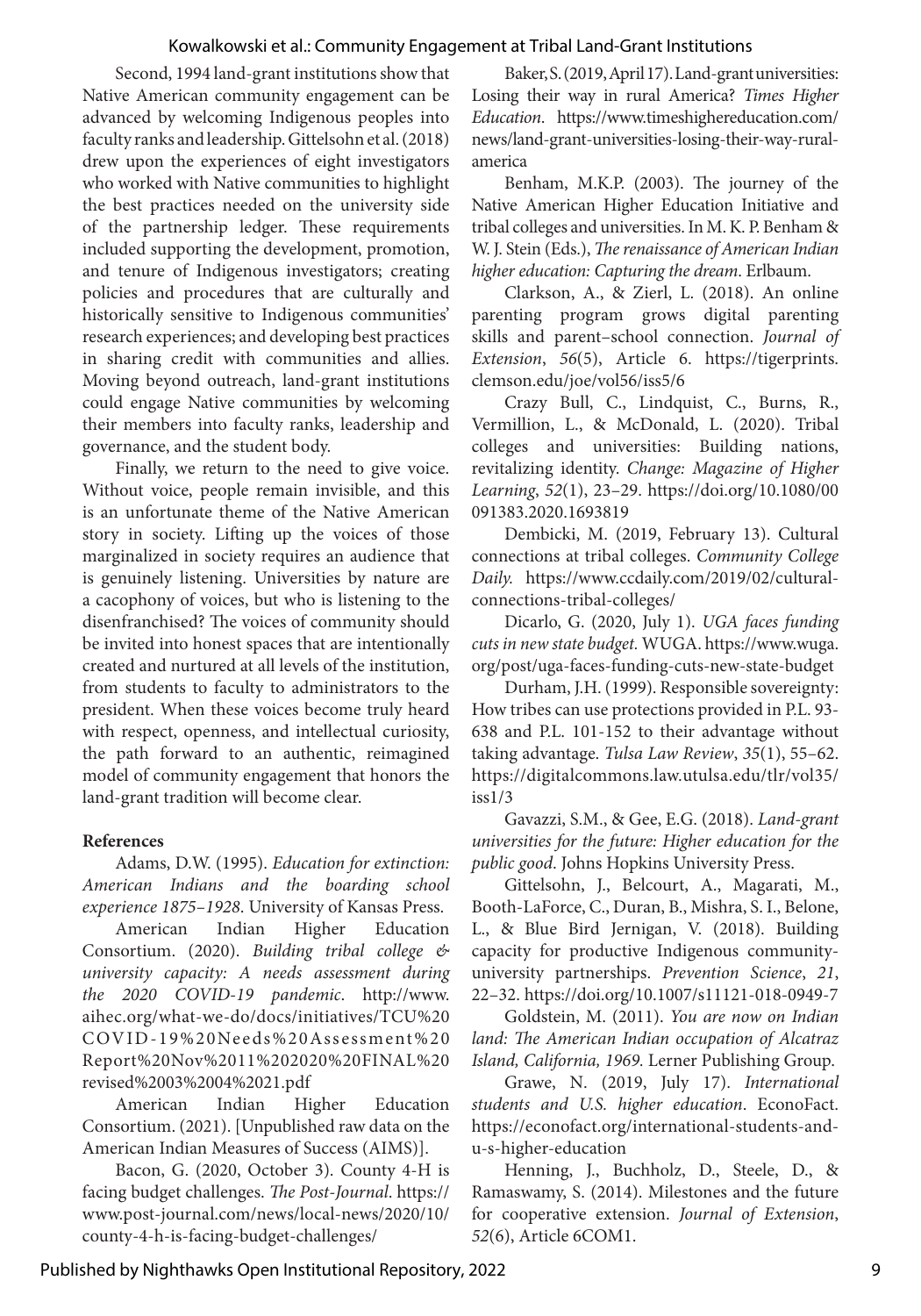Jackson, A., & Marques, M. (2019). DIY do's and don'ts: Limitations to building universitycommunity partnerships with low resource communities of color. *Planning Practice & Research*, *34*(3), 318–345. https://doi.org/10.1080/ 02697459.2019.1578917

Kant, J.M., Tinant, C.J., Burckhard, S.R., & Sawyer, J.F. (2014). Partnering with a Native American community in a collaboration between a tribal college and two mainstream universities. *International Journal for Service Learning in Engineering* [Special issue], 460–474. https://doi. org/10.24908/ijsle.v0i0.5563

Kellogg Commission on the Future of State and Land-Grant Universities. (1999). *Returning to our roots: The engaged institution.* National Association of State Universities and Land-Grant Colleges. https://www.aplu.org/library/returningto-our-roots-the-engaged-institution/file

Kim, C.J. (2021). Essential facilitators in building university partnership with ethnic minority communities. *Sociocultural Community Development and Practice*, *19*, 59–68.

Krell, R.K., Fisher, M.L., & Steffey, K.L. (2016). A proposal for public and private partnership in extension. *Journal of Integrated Pest Management*, *7*(1), Article 4. https://doi.org/10.1093/jipm/pmw001

Leonhardt, D. (2013, March 16). Better colleges failing to lure talented poor. *New York Times*. https://www.nytimes.com/2013/03/17/education/ scholarly-poor-often-overlook-better-colleges.html

Magnuson, S. (2013). *Wounded Knee 1973: Still bleeding: The American Indian movement, the FBI, and their fight to bury the sins of the past*. Court Bridge Publishing.

Martin, M. (2005). A drift toward elitism by the "people's universities." *Chronicle of Higher Education*, *51*(25).

Mercer, M. (2014, September 9). Cooperative extension reinvents itself for the 21st century. *Stateline*. https://www.pewtrusts.org/en/researchand-analysis/blogs/stateline/2014/09/09/ cooperative-extension-reinvents-itself-for-the-21st-century

Mitchell, M., Leachman, M., & Saenz, M. (2019, October 2019). *State higher education funding cuts have pushed costs to students, worsened inequality.* Center on Budget and Policy Priorities. https://www.cbpp.org/research/state-budget-andtax/state-higher-education-funding-cuts-havepushed-costs-to-students

National Institute for Food and Agriculture. (n.d.). *Cooperative extension history*. https://nifa. usda.gov/cooperative-extension-history

National Institute for Food and Agriculture. (2021). *FY 2021 consolidated funding tables.* https:// www.land-grant.org/appropriations-documents

National Research Council. (1995). *Colleges of agriculture at the land grant universities: A profile.*  National Academies Press.

Nichols, T.J., & Kayongo-Male, D. (2003). The dynamics of tribal college-state university collaboration. *Journal of American Indian Education*, *42*(3), 1–24.

Oppelt, N. (1990). *The tribally controlled Indian colleges: The beginnings of self determination in American Indian education.* Navajo Community College Press.

Overstreet, D. (2005). Late glacial icemarginal adaptation in southeastern Wisconsin. In R. Bonnichsen, B.T. Lepper, D. Stanford, & M.R. Waters (Eds.), *Paleoamerican origins: Beyond Clovis*. Center for the Study of the First Americans.

Overstreet, D. (2018). *Menominee reservation agroforestry, A.D. 800–1450: A progress report* [Unpublished manuscript]. Department of Continuing Education, College of Menominee Nation.

Owings, J., McMillen, M., Burkett, J., & National Center for Education Statistics. (1995). *Making the cut: Who meets highly selective college entrance criteria?* (Publication No. 95732). National Center for Education Statistics.

Phillips, J.L. (2003). A tribal college land grant perspective: Changing the conversation. *Journal of American Indian Education*, *42*(1), 22–35.

Phillips, J.L. (2005). The political capital of trustees and stakeholder satisfaction at four tribal colleges and universities. *Journal of American Indian Education*, *44*(1), 1–27.

Shreve, B. (2019, February 17). Joe McDonald on the Passage of the 1994 Land Grant Act. *Tribal College Journal*, *30*(3)*.* https://tribalcollegejournal. org/joe-mcdonald-on-the-passage-of-the-1994 land-grant-act/

Stein, W. (1992). *Tribally controlled colleges: Making good medicine*. Peter Lang.

Swail, W.S. (2018, June 8). College admissions, selectivity, and grit. *The Swail Letter on Higher Education*. https://theswailletter.com/2018/06/08/ college-admissions-selectivity-and-grit/

Szasz, M. (1999). *Education and the American Indian: The road to self-determination since 1928*  (3rd ed.). University of New Mexico Press.

TIAA-CREF Institute & Association of Public and Land-Grant Universities. (2013). *Challenges facing leaders of U.S. public and land-grant universities.* https://www.tiaainstitute.org/sites/default/files/ presentations/2017-02/challenges-facing-leaders-of-US-public-and-land-grant-uni.pdf